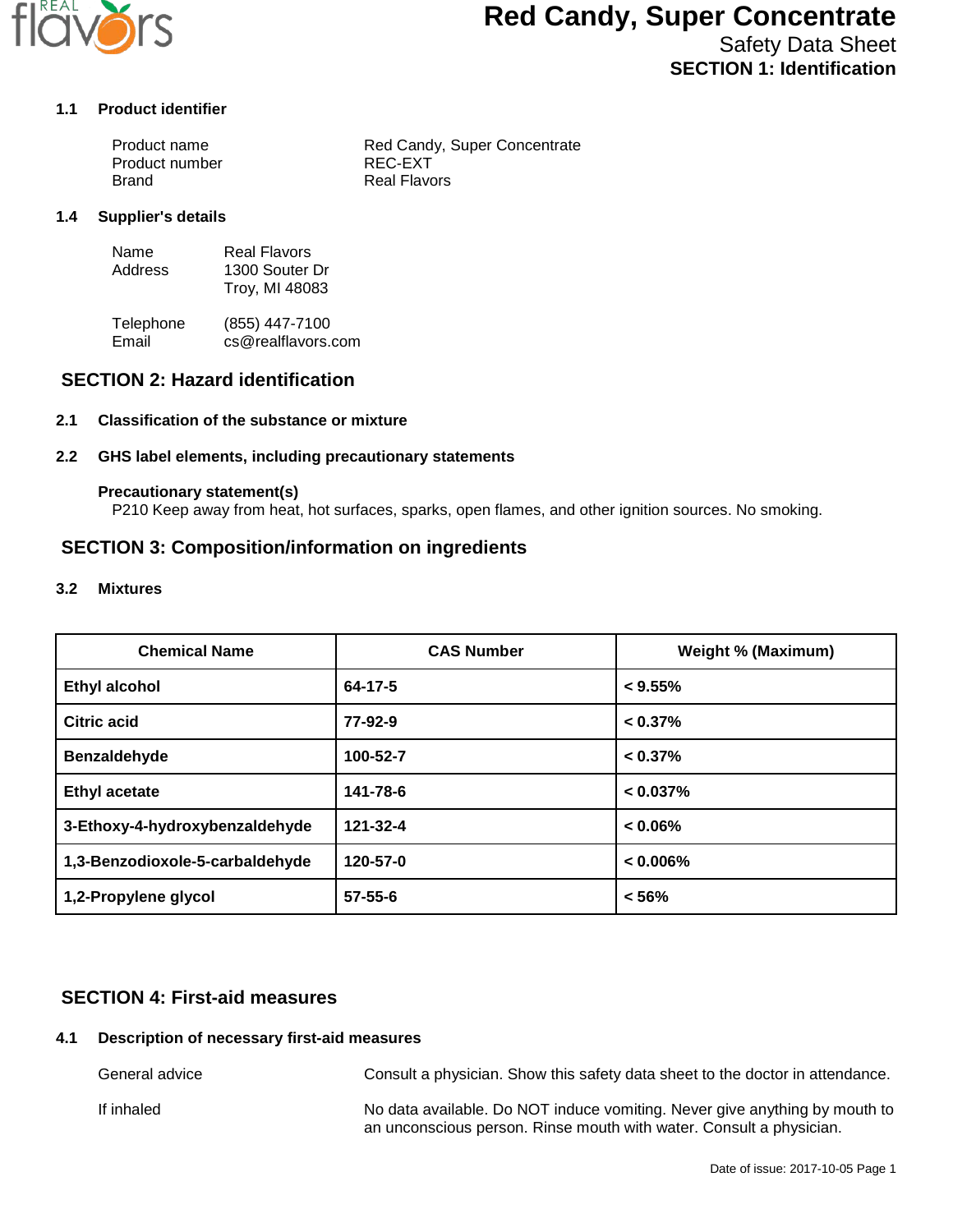

# **Red Candy, Super Concentrate**

Safety Data Sheet

In case of skin contact Wash off with soap and plenty of water. Get medical

attention if symptoms occur.

In case of eye contact Rinse thoroughly with plenty of water for at least 15 minutes. Get medical attention if symptoms occur.

# **SECTION 5: Fire-fighting measures**

- **5.1 Suitable extinguishing media** Use extinguishing media appropriate for surrounding fire.
- **5.2 Specific hazards arising from the chemical** No data available.
- **5.3 Special protective actions for fire-fighters** Wear self-contained breathing apparatus for firefighting if necessary.

## **SECTION 6: Accidental release measures**

- **6.1 Personal precautions, protective equipment and emergency procedures** Use personal protective equipment. Avoid breathing vapours, mist or gas. Ensure adequate ventilation. Evacuate personnel to safe areas. For personal protection see section 8.
- **6.2 Environmental precautions** Prevent further leakage or spillage if safe to do so. Do not let product enter drains.

## **6.3 Methods and materials for containment and cleaning up**

Sweep up and shovel. Do not flush with water. Keep in suitable, closed containers for disposal. Contain spillage, soak up with non-combustible absorbent material, (e.g. sand, earth, diatomaceous earth, vermiculite) and transfer to a container for disposal according to local / national regulations (see section 13)

## **SECTION 7: Handling and storage**

### **7.1 Precautions for safe handling**

Avoid contact with skin and eyes. Avoid inhalation of vapour or mist. Use explosion-proof equipment. Keep away from sources of ignition - No smoking.Take measures to prevent the build up of electrostatic charge. For precautions see section 2.2.

### **7.2 Conditions for safe storage, including any incompatibilities**

Keep container tightly closed in a dry and well-ventilated place. Containers which are opened must be carefully resealed and kept upright to prevent leakage.

## **SECTION 8: Exposure controls/personal protection**

### **8.3 Individual protection measures, such as personal protective equipment (PPE)**

### **Body protection**

Skin Protection: None required with normal household use. Industrial Setting: Protective gloves (for hands) and protective clothing are required where repeated or prolonged skin contact may occur.

### **Respiratory protection**

No data available.

### **Environmental exposure controls**

Do not let product enter drains.

## **SECTION 9: Physical and chemical properties**

**Information on basic physical and chemical properties**